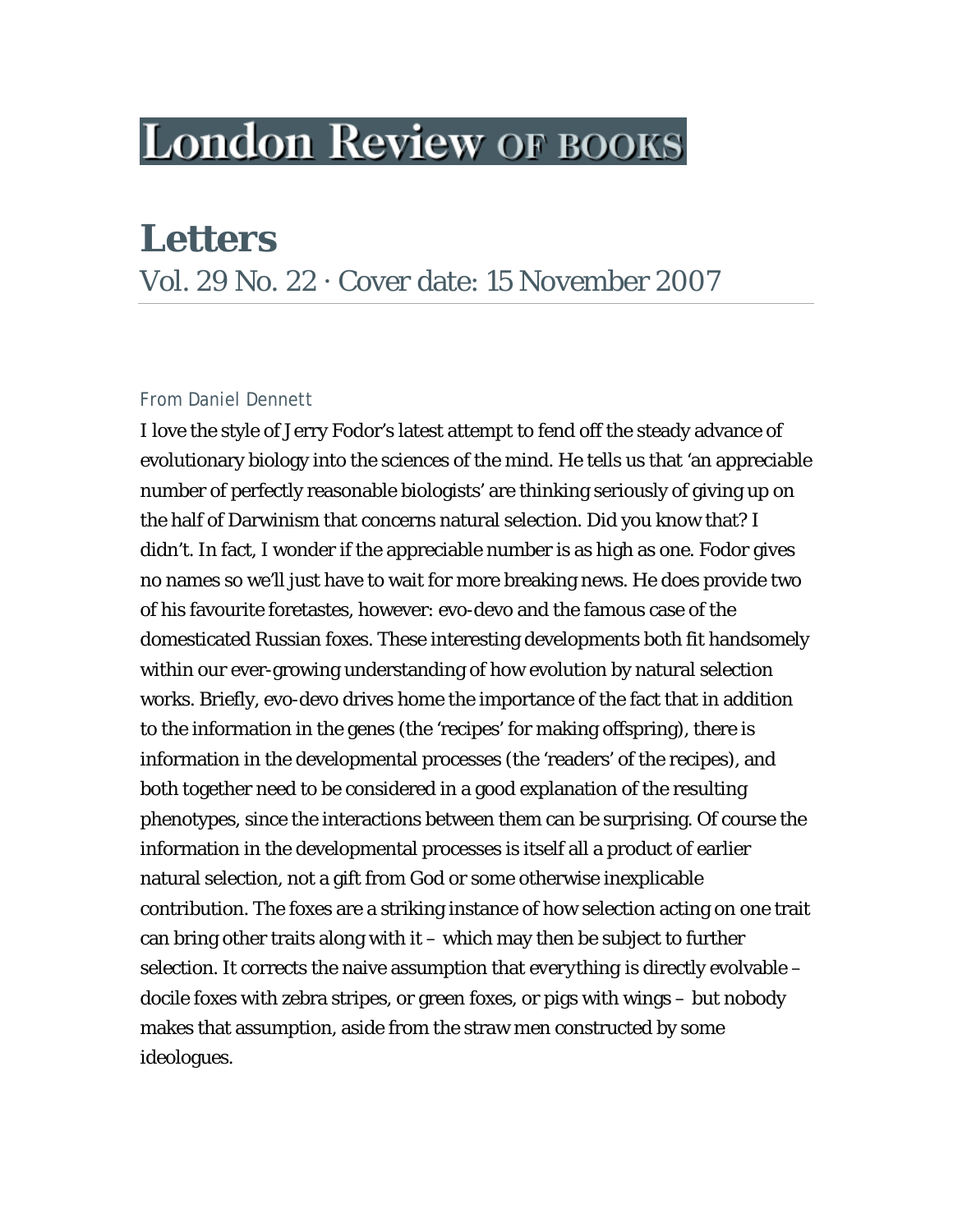I won't bother correcting, one more time, Fodor's breezy misrepresentation of Gould and Lewontin's argument about 'spandrels', except to say that far from suggesting an alternative to adaptationism, the very concept of a spandrel depends on there being adaptations: the arches and domes are indeed selected for, and they bring spandrels along in their wake. No 'perfectly reasonable biologist' has claimed that the hugely various and exquisitely tuned sense organs of animals, or the superbly efficient water-conserving methods of desert plants, are spandrels, even if they spawn spandrels galore.

What could drive Fodor to hallucinate the pending demise of the theory of evolution by natural selection? A tell-tale passage provides the answer: 'Science is about facts, not norms; it might tell us how we are, but it couldn't tell us what is wrong with how we are. There couldn't be a science of the human condition.' There can indeed be a science of the human condition, but it won't tell us, directly, 'what is wrong with what we are'. It can, however, constrain our ultimately political exploration of what we think we ought to be by telling us what is open to us, given what we are. Fodor's mistake, which he is hardly alone in making, is to suppose that if our minds are scientifically explicable biomechanisms, then there could not be any room at all for values. That just does not follow, but if you believe it, and if you cherish – as of course you should – the world of values, then you have to stand firm against *any* physical science of the mind. It's admirable, in a way, if you like that kind of philosophy. But it is better to repair the mistake; then you can have a science of the mind and values too. And you don't have to misrepresent science out of fear of what it might be telling us.

#### **Daniel Dennett**

Tufts University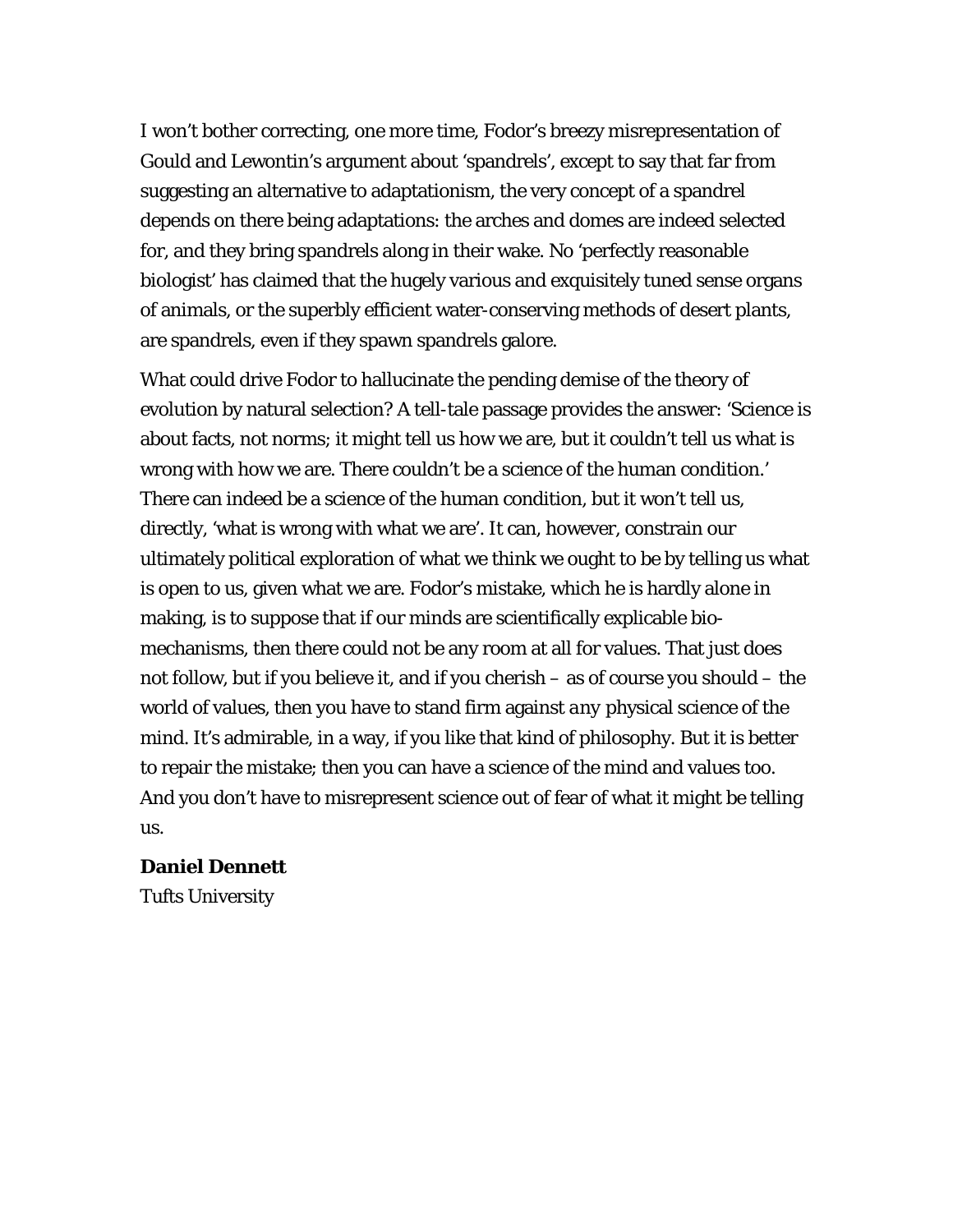### **Letters**  Vol. 29 No. 23 · Cover date: 29 November 2007

### **Why Pigs Don't Have Wings**

#### From Jerry Fodor

A perceptible flurry in the dovecote. Here are some replies to my critics. It seems to me that Simon Blackburn has comprehensively missed the point (Letters, 1 November). He takes the problem I raised to be epistemological: 'If two traits occur together, how do we know which was "selected" for?' But I don't do epistemology, and that isn't what I'm worried about (nor, by the way, is it what worried Gould and Lewontin). My question was: how can the operation of selection distinguish traits that are coextensive in a creature's ecology? Perhaps news about mountain hares and such tells us what colour was selected for in polar bears. But selection didn't consider mountain hares when it coloured polar bears. Nor, quite generally, did it consider such counterfactuals as 'what would happen to white bears if the colour of their environment changed?'

The same applies to Tim Lewens's line of thought. The selection of colour in polar bears can't be contingent on such counterfactuals as: 'what if one dyed their fur green?' In fact, it can't be contingent on any counterfactuals at all. We can apply the 'method of differences' to figure out what colour evolution made the polar bear; but selection can't apply the method of differences to figure out what colour to make them. That's because we have minds but it doesn't.

Some of my critics point out the importance of linkage as a mechanism that might explain why, for example, domesticated foxes have floppy ears. Quite so, but linkage is an endogenous trait, and adaptationism is committed to explaining phenotypes by reference to exogenous variables.

The same applies to the remarks by Steven Rose (Letters, 15 November). To give up on the idea that selection is determined by largely exogenous forces is to abandon adaptationism in all but name. No doubt, if we knew enough about the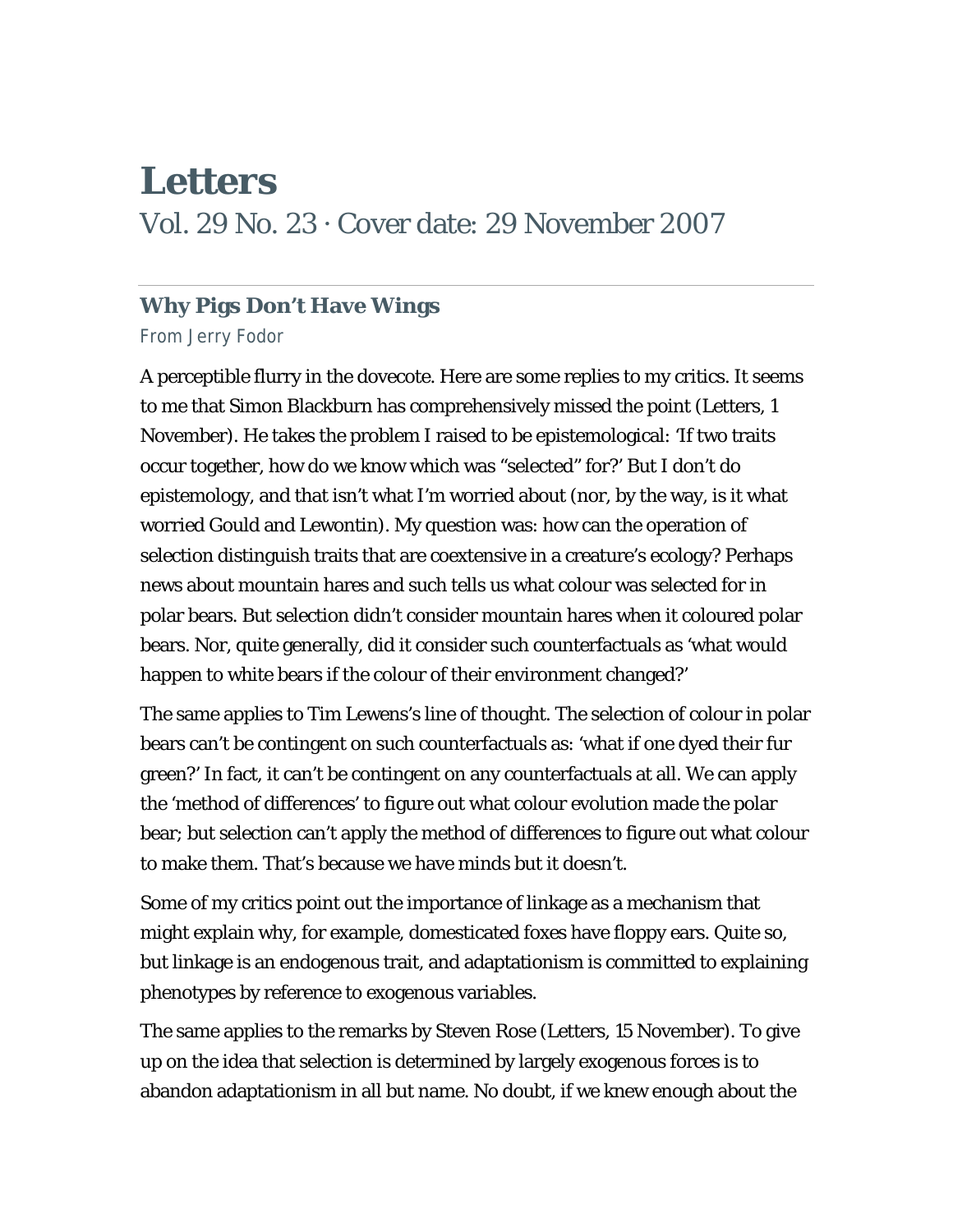macro and microstructure of organisms (and of their ecologies) we would understand their evolution. If that's adaptationism, then I'm an adaptationist too (and so is every materialist since Lucretius).

Jerry Coyne and Philip Kitcher make the usual mistake. In fact, I am not worrying about whether we can tell if 'polar bears were selected for being white or for matching their environment'. I repeat: I don't do epistemology. Nor do I deny that we can often focus on different aspects of the causal history underlying an episode of selection. The problem is that it makes no sense at all to speak of the aspect of a causal history that selection focuses on; to say (as it might be) that selection focused on the whiteness of the polar bear rather than its match to the surround. Selection doesn't focus: it just happens.

Coyne and Kitcher then say that 'the concept of "selecting for" characteristics is largely a philosopher's invention.' I don't know who invented it, but that can't be right. If the theory of adaptation fails to explain what phenotypic traits were selected for, it won't generalise over possible-but-not-actual circumstances; it won't, for example, tell us whether purple polar bears would have survived in the ecology that supports ours. It will not be 'news to most knowledgeable people' that empirical theories are supposed to support relevant counterfactuals. If adaptationism doesn't, that *is* news.

Coyne and Kitcher suggest that evo-devo doesn't purport to be an alternative to adaptationism but rather is 'consistent with' natural selection. That's right but not relevant. Part of my point was that if adaptationism is independently incoherent (as, in fact, I believe it to be) then we're in want of an alternative. Evodevo may reasonably be considered a step towards supplying one.

They also say that it doesn't matter whether selection can draw all the distinctions between traits so long as it can draw the important ones. I don't know how they tell which ones are important, but they ought to bear this in mind: selection is insensitive to the difference between any traits that are even *locally* confounded (i.e. that are confounded in a creature's actual history of causal interactions with its ecology). It can't, for example, distinguish encounters with big tails from encounters with colourful tails if all and only the big tails Miss Peacock has come across are colourful. (Of course, *we* can tell the difference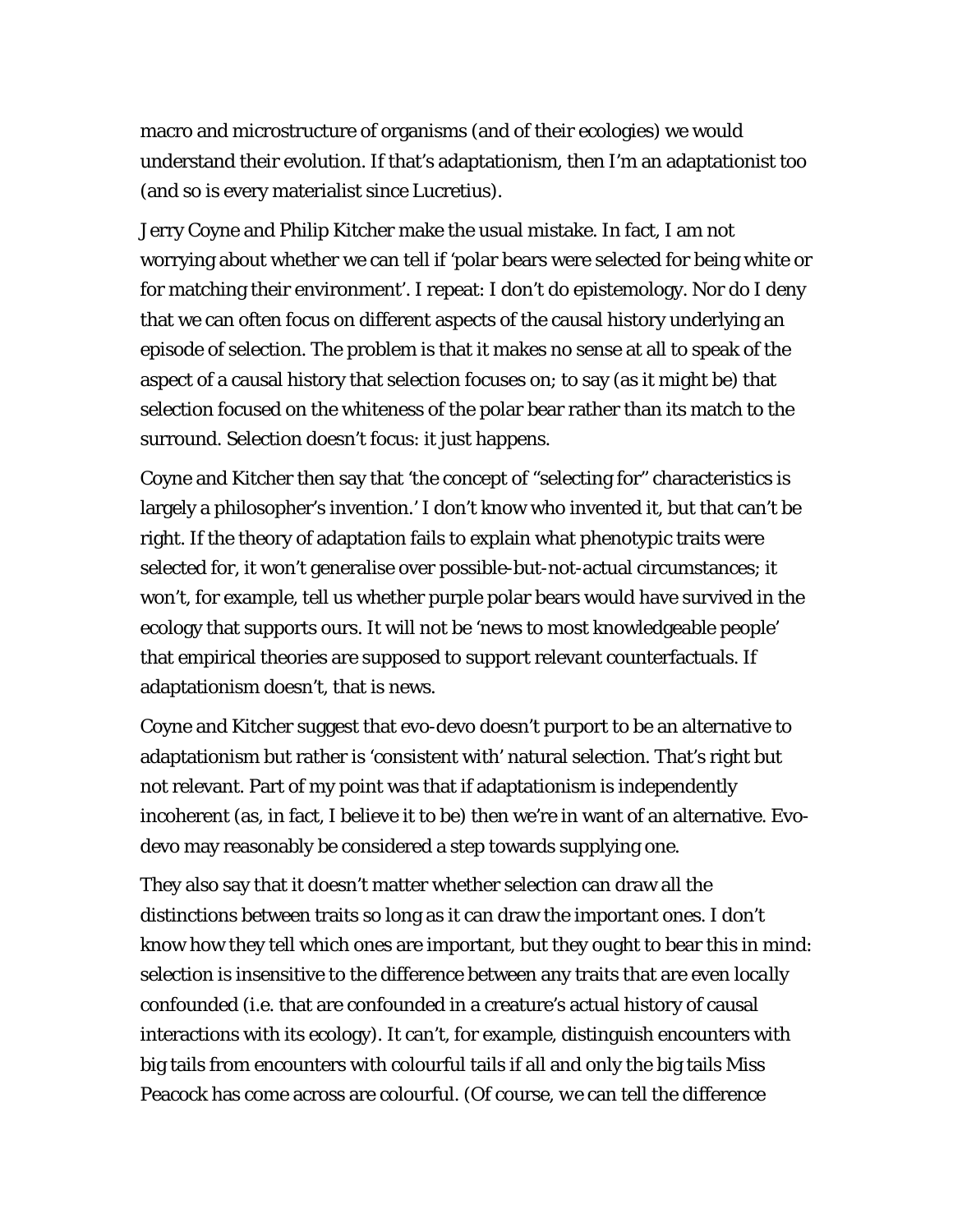between selecting for one and selecting for the other; that's because, unlike natural selection, we have minds.) If it isn't important (to, for example, ethology) whether it's big tails or colourful tails that lady peacocks like, then so much the worse for importance.

Finally, Coyne and Kitcher ask how anything but adaptationism can explain the match between a creature's phenotype and its ecology. This question is entirely pertinent. But they will have to read about it in Fodor and Piatelli-Palmarini (forthcoming).

Over the years, I've been finding it increasingly difficult to figure out which bits of Daniel Dennett's stuff are supposed to be the arguments and which are just rhetorical posturing. In the present case, I give up. I'll take it more or less paragraph by paragraph. Dennett speaks of the 'steady advance of evolutionary biology into the sciences of the mind'. He provides no examples, however, and surely he knows that there is a considerable body of literature to the contrary. (See, for example, David Buller's book *Adapting Minds.*) Even Dennett's fellowcritics of my piece express, in several cases, attitudes towards the evolutionary psychology programme ranging from scepticism to despair: it's a recurrent theme of theirs that Fodor is, of course, right about EP; but he's wrong about natural selection at large.

I cite the fox experiments and the literature on evo-devo as evidence of the importance of endogenous factors in directing the course of evolution. Dennett does not deny that lots of endogenous factors constrain the course of evolution; or that the cases I cited are instances; or that appeals to endogenous variables are alternatives to natural selection. 'Of course the information in the developmental processes is itself all a product of earlier natural selection.' What's the argument for that, I wonder. It appears, prima facie, simply to beg the question at issue.

Dennett can't be bothered to correct my 'breezy misrepresentation of Gould and Lewontin'. In fact, he can't even be bothered to say what it consists in. That being so, I can't be bothered to refute him.

'The very concept of a spandrel depends on there being adaptations.' This suggests that Dennett has utterly lost track of the argument. Of course the spandrels are free-riders on the architect's design for the arches and domes. But